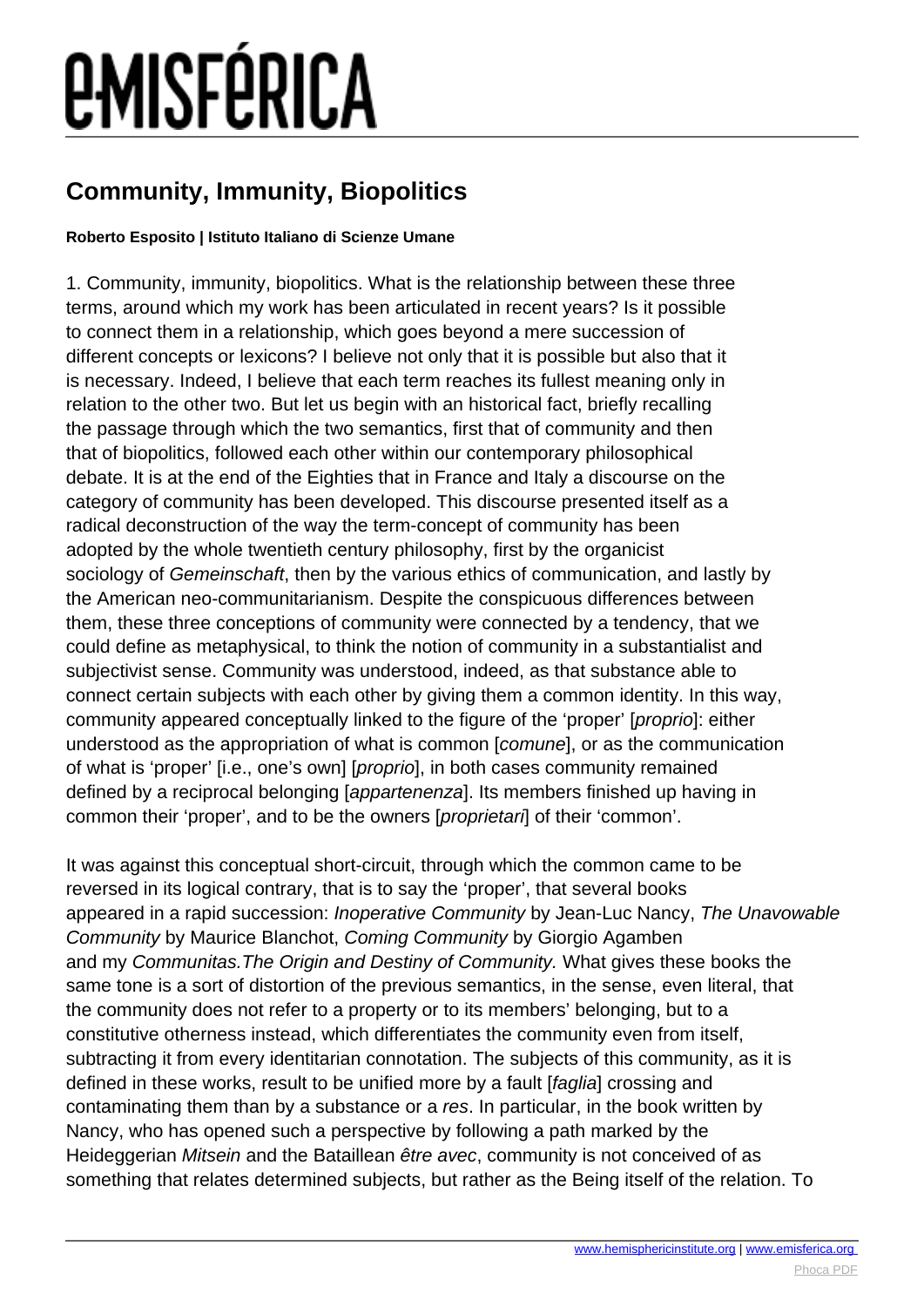say, precisely as Nancy claims, that community is not a common 'being', but the very being 'in common' of an existence which coincides with the exposition to otherness, means to put all the substantialist declinations, of particular and universal, subjective and objective characters to an end. However, despite the theoretical fecundity of such a passage, a problem remains unresolved. By subtracting community from the horizon of subjectivity, Nancy has made its articulation with politics extremely problematic – if only because of the evident difficulty of imagining a kind of politics totally external to the subjective dimension– thus keeping the community in a necessarily impolitical dimension. In this way the discourse on community has kept oscillating between a political declination but with a regressive result –that is that of the small homelands of land and blood– and another modality theoretically fecund but politically untranslatable. My opinion is that at the very core of the difficulty to politically decline this new notion of community, there is the tendency, led by the theorists of community and particularly by Nancy, to look at community from the point of view of the *cum* rather than that of the *munus*. It is as if the absolute privilege assigned to the figure of the relation [relazione, rapporto] would erase the most relevant content –that is the object itself of the reciprocal exchange– and thus, with it, also its potential political meaning.

The contribution which I have personally attempted to bring into discussion, represents a genealogical movement towards the origin of the concept. In my opinion, the very idea of community is itself the key to avoid any impolitical drift of the concept and safeguard its political pregnancy, but only on the condition of going back through its history, to the Latin etymology of communitas and, before that, to the term from which this one derives, that is that of munus. From this assumption, I have started a process of interpretation which considerably grows away from that one undertaken by French deconstructionists, at least with regard to a very precise point, despite the fact that I agree with their needs. While assuming the pars destruens of the decostrutionists' discourse against identitarian communitarianisms, I have turned my attention, within the concept of community, from the area of the cum, on which Nancy has concentrated his analysis, to that of the *munus*, which in some way he has left in the background. The complex and bivalent meaning of munus as 'law' and 'gift' –and, more precisely, as law of the unilateral gift to the others– allowed me to maintain, and even to stress, the semantic of the expropriation already elaborated by deconstructionists. That is to say, to fully belong to the originary communitas means to renounce one's most precious substance, in other words one's individual identity, in a progressive process of openness to the other-than-self [altro da sé]. Nevertheless, the meaning of *munus* at the same time allowed me to take a step forward, or, better said, a lateral step, which re-opened a way towards the political dimension.

The paradigm of immunity is situated at the very core of this passage, difficult to reach from the side of the cum, because immunity precisely derives its meaning, negative or privative, from the term munus. If communitas is what links its members together in a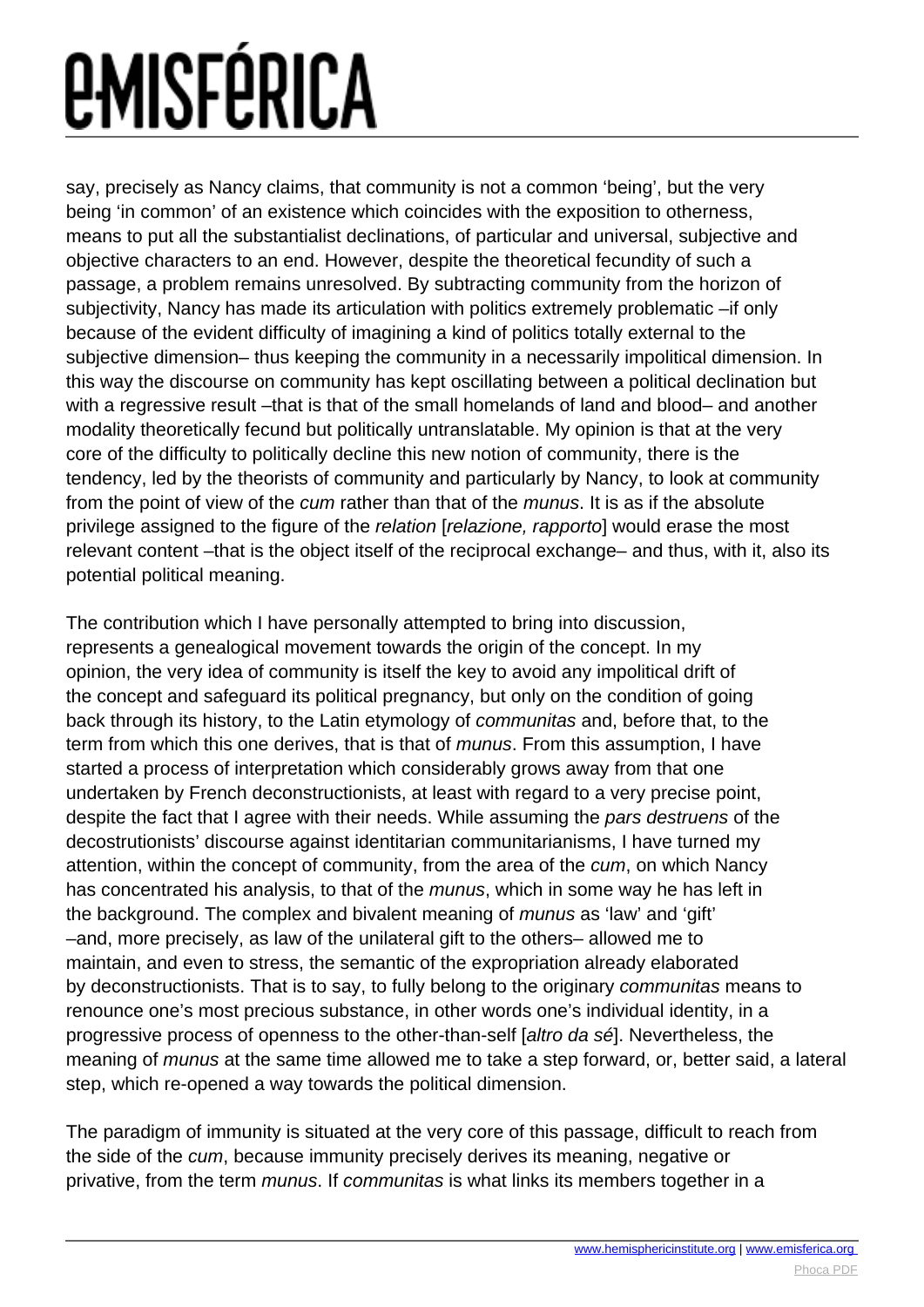reciprocal commitment to donate, immunitas, on the contrary, is what unloads from this load and exonerates from this onus [onere]. If community refers to something general and open, immunity, or immunization, regards the particularity of a situation defined by its subtraction to a common condition. This is evident under the juridical profile, according to which to have immunity –parliamentary or diplomatic– means not to be subjected to a jurisdiction concerning all the other citizens, that is with derogation from a law which is common. Similarly, we recognize this characteristic of immunity in its medical and biological meaning, according to which immunization, being natural or induced, implies the organism's capacity to resist, through its antibodies, an infection caused by an external virus. When overlapping the two semantics, the juridical and the medical one, it is possible to conclude that, if the community determines the rupture of the individual's identity protection barriers, immunity constitutes a way to construct such barriers in a defensive and offensive shape, against any threatening external element. This may apply both to the individuals and to the communities, the latter considered, in this case, in their particular dimension, as immunized against any foreign element that seems to threaten them from the outside. From here derives that double bind inherent in the immunitarian dynamics [dinamiche immunitarie] –already typical of modernity, and today more and more extended to all the spheres of individual and collective experience, real or imaginary. When immunity is brought beyond a certain threshold, though it is necessary to the preservation of our life, it forces the life itself into a sort of cage where we end up losing not only our freedom, but also the very sense of our existence –that is to say, we lose existence's openness to its outside, openness which has been named *communitas*. This is the contradiction that I have tried to emphasize in my work: what protects the body –whether individual, social or political– is what at the same time prevents its development. And this is what, beyond a certain threshold, may destroy it. In Walter Benjamin's words, we could say that a large dose of immunization represents the sacrifice of the living that is of every qualified life, to the logic of mere survival. This is the reduction of life to its bare biological matter. We can easily see how, given this hermeneutic key, the category of community can acquire a new political valence, without falling again into a substantialist metaphysics. In the very moment in which the immunitarian *dispositif* [*dispositivo*] ] becomes the syndrome, at the same time defensive and offensive, of our time, community presents itself as the assigned place, that is the real and symbolic form, of the resistance to the excess of immunization which endlessly captures us. If immunity tends to enclose our existence in circles or fences, which do not communicate with each other, the community, more than a bigger circle which comprehends them, is rather an opening which, cutting the boundaries, mixes human experiences, freeing them from their securing obsession [ossessione assicurativa].

 2. But –and here we engage with the second issue we mentioned– the politics we are speaking about cannot be other than a form of biopolitics. When the phenomenon of immunity inscribes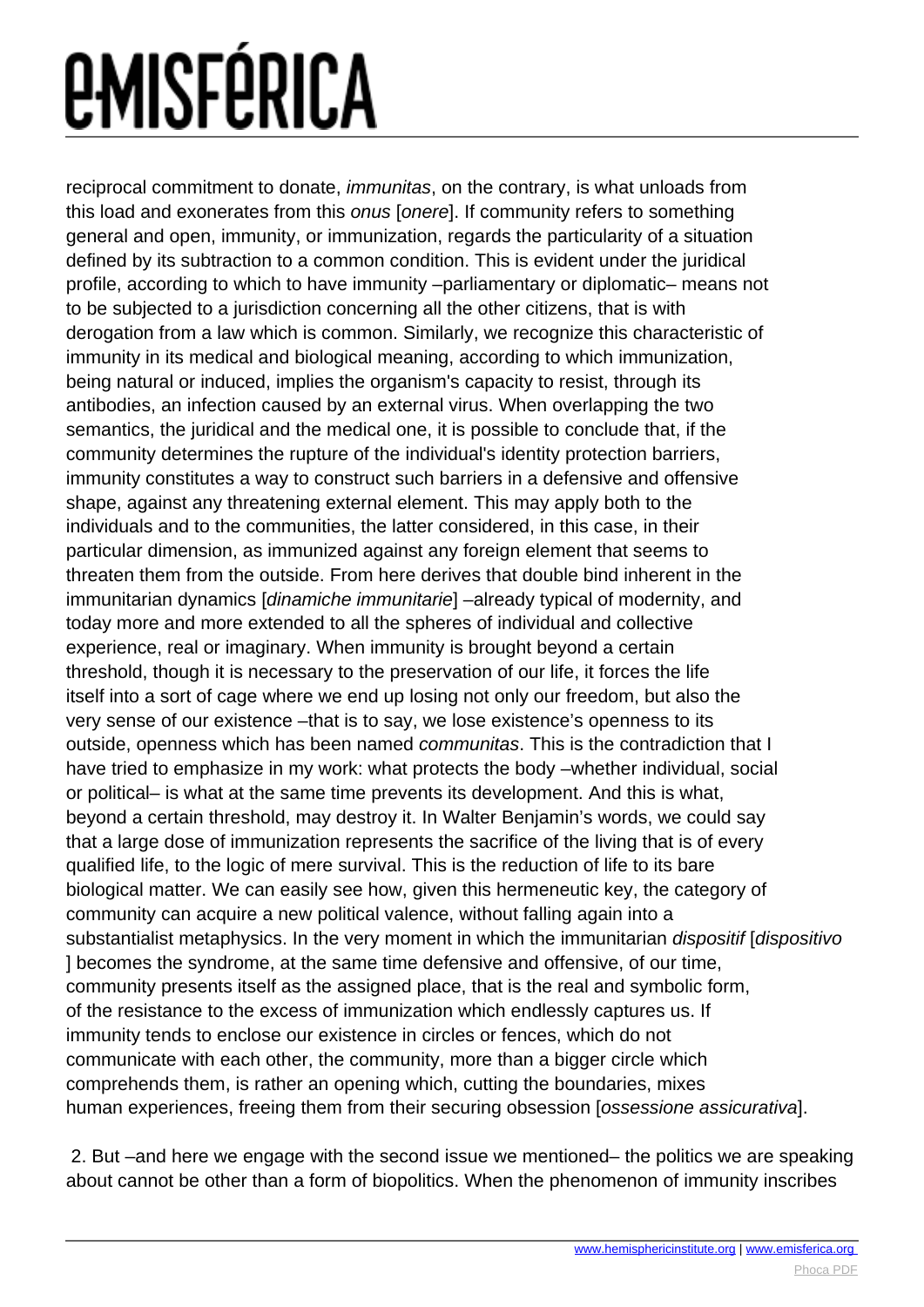## *EMISFÉRICA*

itself at the crossroads between law and biology, between medical procedure and juridical protection, it is also evident that the politics determined by such a phenomenon, in the shape of action or reaction, will be in a direct relationship with biological life. But the relationship between biopolitics on one side, and the oppositional dialectic community-immunity on the other side, is something even more intrinsic –in the sense that it regards the meaning, otherwise elusive, of all the dynamics of various natures related to the biopolitical paradigm. We are not going to reconstruct here the recent history of this paradigm– stemming from the Foucauldian courses of the Seventies and primarily continued by Italian interpretations, first by Giorgio Agamben and Toni Negri, who developed in an original manner the extraordinary insights of Foucault.

However, the different meanings that this category of biopolitics assumed in these authors' reflections do refer to a difficulty, or rather to a fundamental antinomy – somehow already recognizable, even in a latent state, in the Foucauldian texts –essentially consisting in a failed or insufficient articulation between the two poles of bios and politics, which compose the term biopolitics. It is as if these two poles, instead of being welded in a single semantic block, were thought separately and only later related to one another. What I am saying is that the radical divergence between a kind of negative interpretation, if not apocalyptic, and another, on the contrary, notably optimistic, even euphoric interpretation of biopolitics, has its roots in a semantic gap, already present in the Foucauldian works, between two layers of sense never perfectly integrated together within this concept, and rather destined to split it in two reciprocally incompatible parts, or at least compatible only through a violent subjugation [assoggettamento] of one layer to the dominion of the other. In this way, either life appears as being captured as if imprisoned, by a power destined to reduce it to a simple biological matter, or else politics risks to be dissolved in the rhythm of a life that endlessly reproduces itself beyond the historical contradictions by which it is invested. In the first case the biopolitical regime tends not to move away from the sovereign one, which appears to constitute an internal fold of the former. In the second case, such a regime emancipates itself from the sovereign one to the point it loses contact with its deepest genealogy. As I have already mentioned, Foucault himself never chose between these two extreme possibilities, oscillating between one and the other, never reaching a definitive resolution. Both the relation between the sovereign regime and the biopolitical regime, and that between modernity and totalitarianism, remain, in their categorical systems, as overshadowed by such underlying undecidability regarding the meaning itself, and even more the outcomes, of what Foucault himself defined 'biopolitics' or, without attributing special significance to this lexical difference, 'biopower'. As I have already observed, my impression is that in the formidable Foucauldian conceptual dispositif, something is missing –let us say an intermediate link or a juncture segment–, something capable of connecting these different configurations of the concept of biopolitics and, before that, the two fundamental polarities of life and politics in a shape more organic and complex than that one, still hesitant, which he activated in his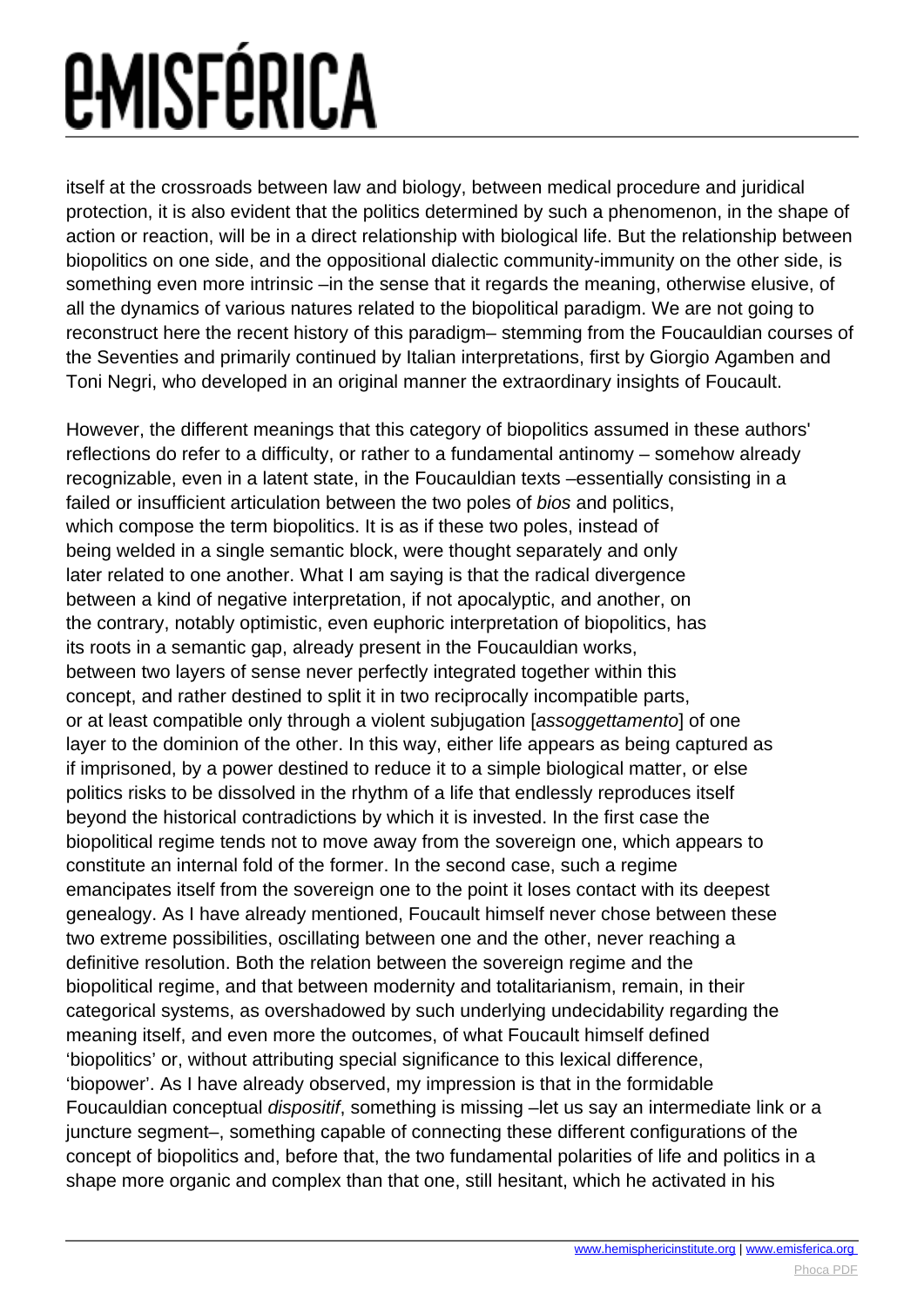pioneering works.

It is exactly this constitutive link that I have tried to individuate within the paradigm of immunization. This paradigm constitutes, in its biological and juridical double declination, the exact point of tangency between the sphere of life and that of politics. This gives us the chance to bridge the distance between the two extreme interpretations of biopolitics –that is between its deadly and euphoric versions. Rather than two opposite and irreconcilable ways to understand the category of biopolitics, these two interpretations are, on the contrary, two internal possibilities of a horizon which is unified by the bivalent character, both positive and negative, protective and destructive, of the immunitarian dispositif. Once established the double profile of the immunization process –that is, at the same time protection and negation of life–, even the paradigm of biopolitics, or biopower, finds in the process of immunization a more congruous definition. The negative meaning which from time to time has connoted the biopolitical paradigm, is not the outcome of the violent subjugation that power exerts from the external on life, rather it is the contradictory way through which life tries to defend itself from the perils by which it is threatened, this way contradicting other, equally important, needs. When immunity, which is necessary to the preservation of individual and collective life –since no one would be alive without an immune system 1[sistema immunitario] inside our body– assumes an exclusive and excluding shape with respect to any environmental and human otherness, it ends up contradicting the development of life itself.

In other words, what is at stake here is the difference –on which Derrida has otherwise insisted– between immunization and auto-immunization. Everybody knows what the auto-immune diseases are. They have to do with those pathological forms intervening when the immune system of our bodies becomes strong enough to turn against itself, causing the death of the body. Obviously this is not always the case. Normally the immune system is limited to a conservative function, not turning against the body which hosts it. But when this happens, it is not originated by an external cause, rather it is an effect of the immunitarian mechanism itself, intensified to a degree no longer bearable. A similar dynamic is also recognizable in the political body, when the barriers that protect against the outside cause a greater risk than the one they are made to avoid. As it is well known, one of the major risks of our actual societies lies exactly in an excessive demand of protection, which in some cases tends to produce an impression of peril, whether real or imaginary, whose only finality is to enable more powerful means of preventive defence. This articulation, which follows an anti-historical logic, between the biopower and the immunization paradigms, allows us on the one hand to clarify the meaning of the concept of biopolitics, on the other hand to establish an internal distinction between its negative connotation and another, on the contrary, potentially affirmative. The fact that, throughout the entire course of the last century, the first one resulted to be greatly prevalent on the second one, does not mean that the latter could not rise again.

But first things first. It has often been wondered what is, and whether there is, a true specificity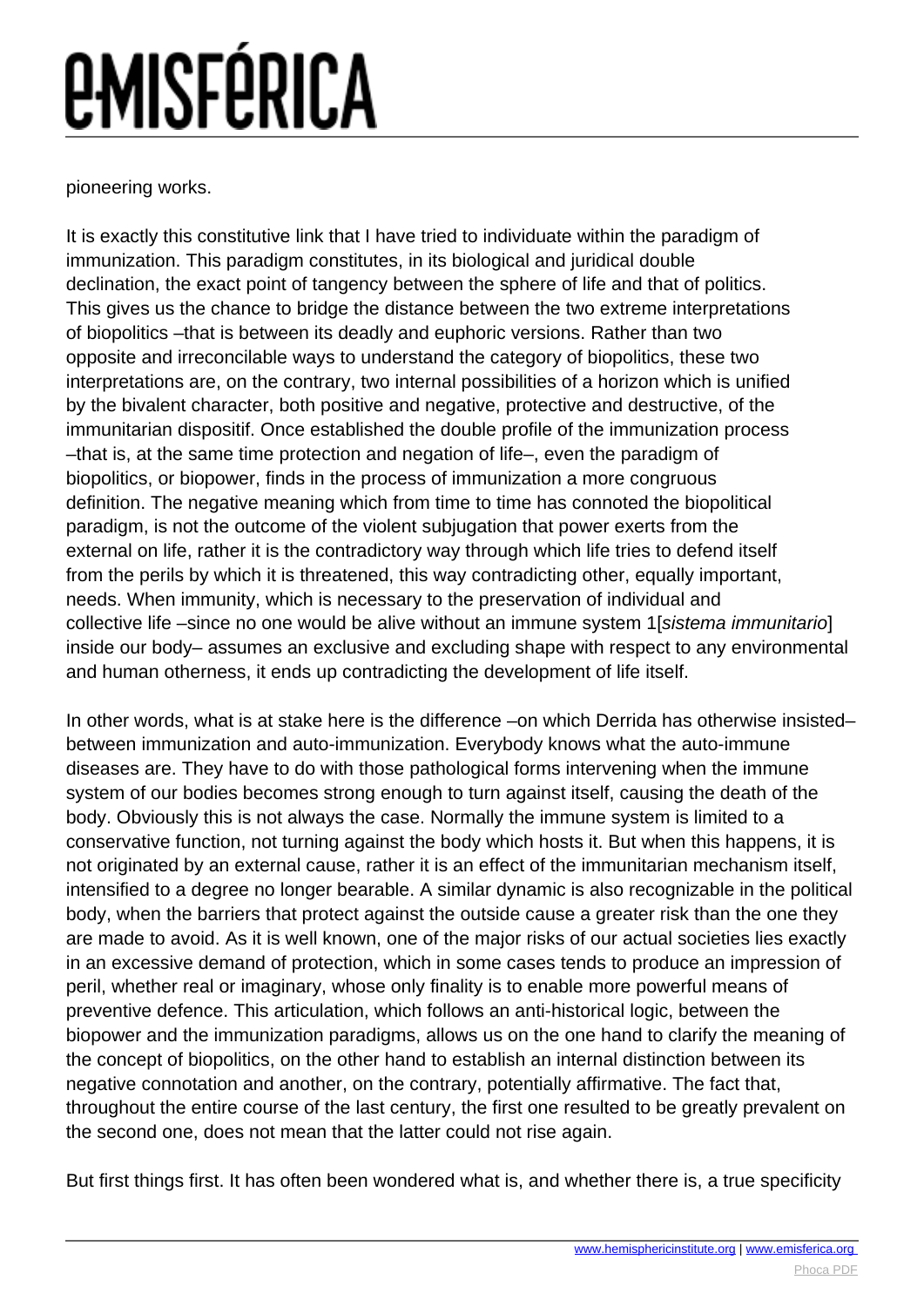of the category of biopolitics, since politics has always dealt, somehow, with life even in its most strict biological sense. Were the agrarian politics in ancient Rome, or the use of slave bodies in the ancient empires, nothing but forms of biopolitics? And if so, what does distinguish them, in the essence, from what has been defined with the term biopolitics? And yet, does biopolitics arise with modernity, as Foucault was inclined to believe, or does it have a longer and deeper genealogy? We could answer these questions by saying that, every policy, when considered from the point of view of its living matter, has been and will be a form of biopolitics. However, it is the immunitarian characterization which determines, first, the modern intensification of biopolitics and, later, during the totalitarian phase, the thanatopolitical drift. As Nietzsche saw clearly, what we call 'modernity' is nothing but the meta-language which allowed to respond in immunitarian terms to several demands of preventive protection, emerged from the deepness of life itself, when the promises of transcendent salvation were failing. If the paradigm of immunization helps us to grasp the structural link between modernity and biopolitics, the paradigm of auto-immunization lets us to establish the relation, as well as the element of discontinuity, between modern biopolitics and Nazi thanatopolitics. Regarding the latter, not only the racial defence of German people became the principal aim of German politics –in a way that affected their survival to the death of its internal and external enemies– but at some point, when the defeat seemed to be unavoidable, the order of its self-destruction was given. In that case the immunitarian syndrome assumed a fully auto-immunitarian connotation and biopolitics came to perfectly coincide with thanatopolitics.

 3. As it is now clear, the end of Nazism –and then after half a century the end of Soviet communism– did not imply the end of biopolitics, which is now permanently settled in contemporary societies substituting the old ideologies. It is not difficult to recognize its growing presence in all the areas of internal and international politics, alongside a growing lack of distinction between public and private. From the health sphere to that of biotechnologies, from the ethnic question to the environmental one, the only source of political legitimacy nowadays appears to be that of preservation and implementation of life. It is precisely in this context that the necessity of an affirmative biopolitics reappears with a new urgency. It would be something like a horizon of sense where life would not be an object anymore, but in some way a subject of politics. How could we draw its profile? Where are its symptoms to be found? With which objectives? This is an issue, or indeed a range of issues, that are surely not easy. To have gone through the dramatic, and sometimes tragic experiences of a negative biopolitics, or even of a manifest thanatopolitics, it is not enough to identify, by contrast, its opposite. It is not possible to just turn various deadly practices –or, in an extreme sense, of giving death– into something positive, or not simply to contrast the spread of these practices in the poorest part of the world. What has to be taken is a step forward, in order to conceive in a completely different way the link between constraints and needs, between the expansion of financial market and the protection of the social, cultural and generational weakest layer. In this work across the board, which is possible only through a new alliance between national and international policies, between political parties and movements, and between individual and collective subjects, a first point of orientation, that would not simply be theoretical, can be found exactly in the dialectic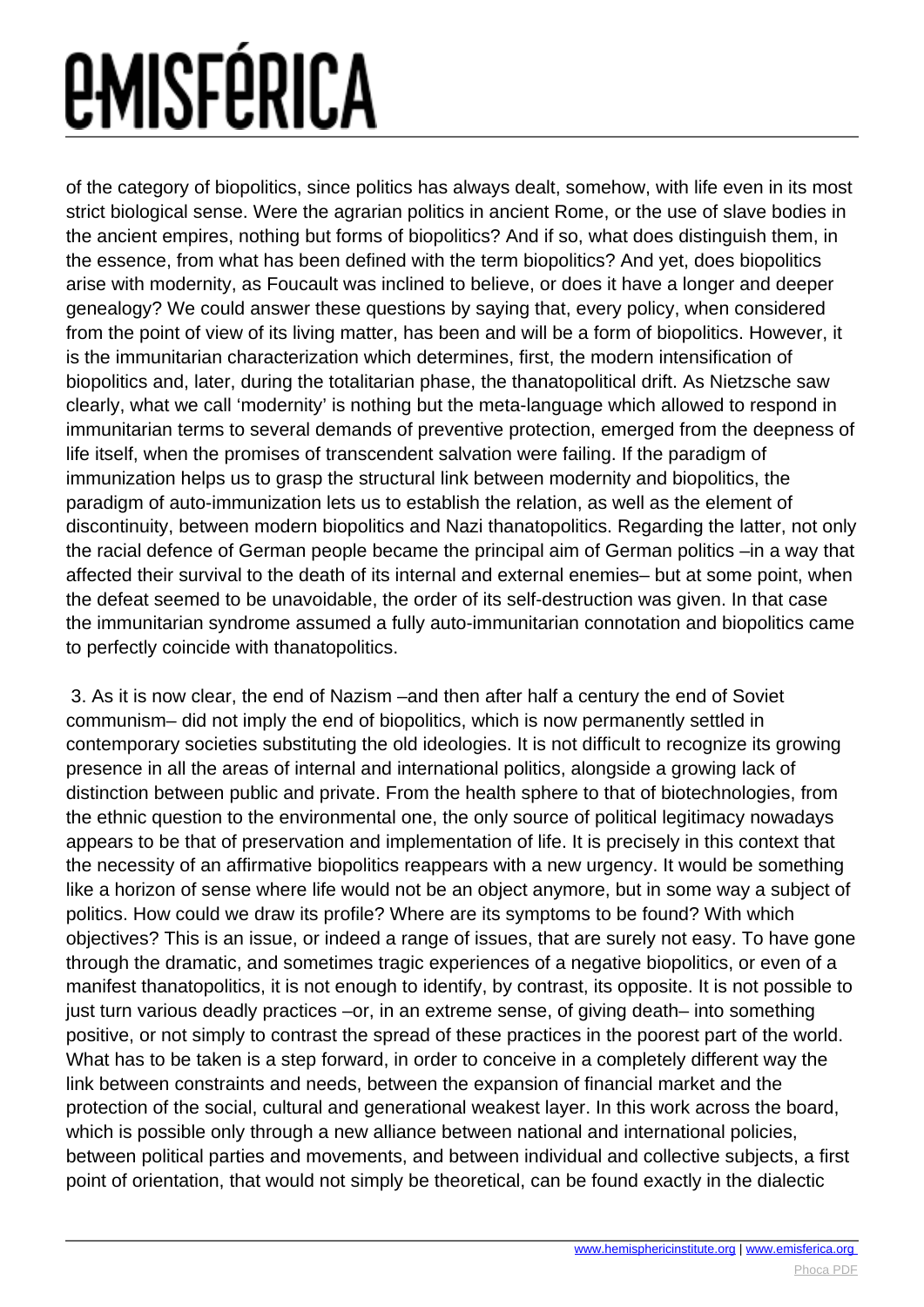between community and immunity I have previously mentioned. It is in some way, and indeed in every possible way, a matter of overturning the relation of power between the 'common' and the 'immune'. That is, it is a matter of separating, through the common, immunitarian protection from destruction of life; of thinking differently the function of the immune systems, treating them much more as kind of filters of the relationship between the internal and external, rather than as exclusionary barriers. How? Starting from which presuppositions? With which tools? The problem must be faced through a double level: on the one hand, from the level of the deactivation of the apparatuses of negative immunization, and on the other hand, from that of the activation of new spaces of the common.

Let us begin from the first point. We have already seen how the abnormal growth of control and subjugation dispositifs determines a corresponding decrease of individual and collective freedom. Dividing barriers, blocks to the circulation of ideas, languages and information, surveillance mechanisms activated in the more sensitive areas of a city, constitute more and more forms of devitalization [devitalizzazione], which are, on the one hand, necessary to avoid, and on the other hand to be countered with all legitimate means. This is particularly difficult. First because the contemporary dispositifs, e.g. the biometrics measures taken in border crossings, the photoelectric cells framing every our movement, or the wiretappings recording our words or messages, are also aimed at the protection of ourselves and society. But it is difficult for another, more fundamental, reason. That is because, as Foucault has perfectly explained, the subjectification [soggettivazione], which gives sense to our practices, always passes through a form of subjugation –so that escaping from subjugation always involves an effect of de-subjectification [desoggettivazione]. Therefore, the exodus from these dispositifs, or their deactivation, always involves a double result: we have at the same time liberation and isolation, that is emancipation and impoverishment. For instance, it is obviously possible to live outside the internet network, but it implies, as an effect, the disorientation with respect to the globalized world. A preventive discrimination among dispositifs of prohibition, dispositifs of control and dispositifs of subjugation, should be done before producing their deactivation, or simply before being captured by them. That is, a discrimination among systems capable of facilitating our collective and individual experience, and apparatuses which, on the contrary, reduce its vital power. Or even, a zone of silence within a communication system now extended to every moment of our lifetime should be preserved as well.

But this is not enough. This is nothing but the negative side –as it is an individual subtraction– of a strategy which must be played even within its positive side. The production of spaces, spheres, and common dimensions, more and more threatened by the intrusiveness of their opposite, must be placed together with the practices of unbinding the immunitarian binds. When reflecting on the term and concept of 'common', we can see it being characterized by three different contraries, but which all converge in a contrastive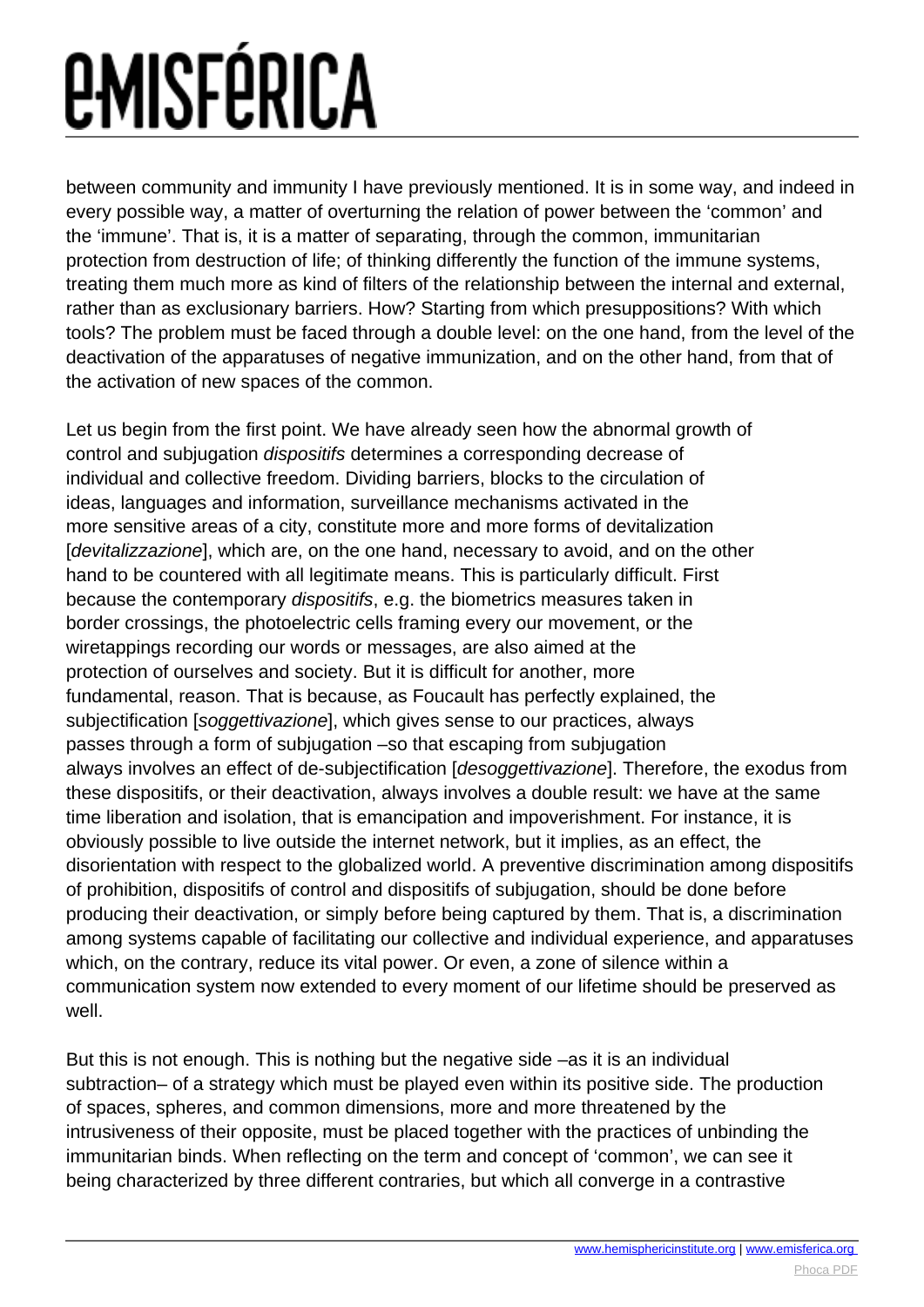effect –these are the concepts of 'proper', 'private', and 'immune'. Each one of them opposes itself in a different way to the semantic of the common, that is in the different but convergent shapes of appropriation, privatization and immunization. These are three ways of dissolution of the social link, but before that, of that idea of 'common good' more and more reduced in intensity and extension within a world which still wants itself to be global. Recently, not only philosophers but even lawyers have started a semantic reconstruction of the concept of 'common good', which is connected to those, opposite and specular, of private good and public good. The law itself arose in Rome as private law, destined to ratify in a juridically codified shape the originary appropriation of things, and even of certain human beings reduced to the status of things, by those who by force proclaimed themselves as the owners. This dynamic of appropriation was joined, in modernity, by that of making public the goods assigned to the control and usufruct of the State organisms. In this way, the space of the common, being not appropriable neither by single individuals nor by the State, had become increasingly narrow, coinciding with the zone, juridically undecidable, of the res nullius , that is of the 'thing of nobody' [la cosa di nessuno]. When the general immunitarian mechanism got started, such a retreat of the common –under the convergent pressure of the proper, the private and the public– became even more sweeping. Immunity did not merely strengthen the boundaries of the proper, but did progressively invest the public sphere. Sovereignty effectively proved to be the first and fundamental immunitarian dispositif together with the categories, preventively immunized, of property and liberty.

When in the twilight of early modernity, these categories came into direct contact with the horizon of biological life, the erosion of the common good –that is that of everyone and no one, and of no one because it is of everyone– became even more intense. The first resources to be privatized were the environmental ones, e.g. water, earth, air, mountains, rivers; then the city spaces, public buildings, streets, cultural heritage; lastly the intellectual resources, the spaces of communication and the information media. All of this, waiting for the organs of the biological life to be legally put on sale and bought by the best buyer. With the invention of the State, that is to say the biggest political dispositif, modernity had already tended to exclude the common good, that is that of everybody, or at least to progressively reduce it in favour of a dialectic between private and public, gradually destined to occupy the whole social scene. If we read authors such as Locke or Grotius, we can see the theorization of the necessity to subdivide a world given to everybody by God, that is given to nobody in particular, into what belongs to single owners and what belongs to the State. The concept of *demanio* [State property], meaning the public property of the State, has been for a long time and yet not exhausted, the complementary –and not the opposite– aspect of private property. This kind of making public of the private has become, together with what we usually call globalization, increasingly intertwined with the inverse phenomenon of the privatization of the public, in a way that seems to exhaust and even exclude from the horizon of possibilities, something like a common good. This becomes even more relevant when, with the current biopolitical turn, each good, whether material or intellectual, corporeal or technological, comes to regard, directly or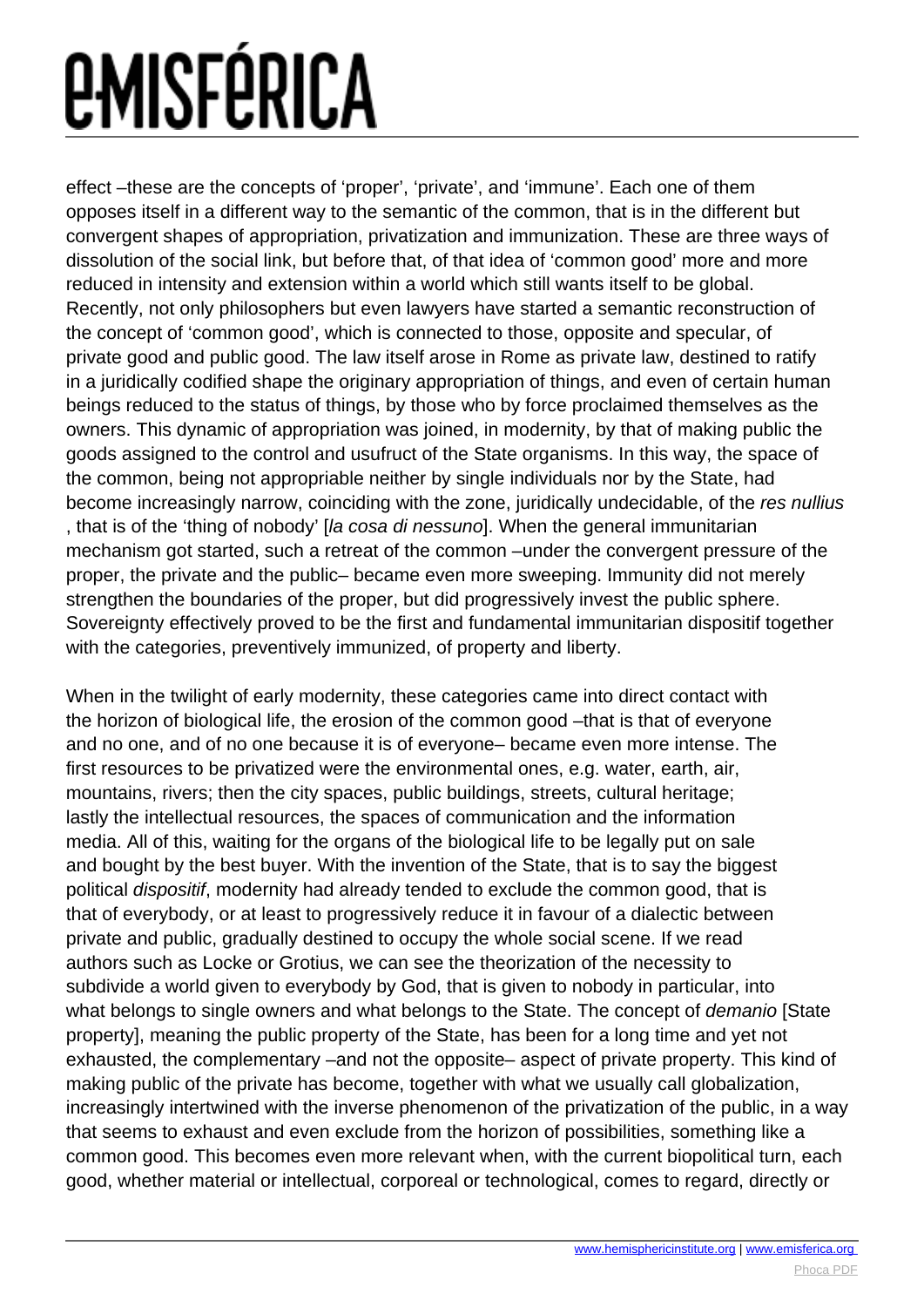## *EMISFÉRICA*

indirectly, the sphere of biological life, including in it intellectual and linguistic resources, the symbolic and imaginary, needs and desires.

It is exactly on these grounds that the struggle for an affirmative biopolitics must be engaged and possibly won. It must be started by breaking the pincer between public and private which threaten to crush the common, in the attempt, on the contrary, to enlarge its space. The conflict opened against the project to privatize water, the one concerning the energy sources, or the discussion regarding the exclusive patents owned by pharmaceutical companies, which prevent the spread of low cost medicines to the poorest areas of the planet, they all go in this direction. This is, of course, a difficult struggle –especially because we should not make the mistake of abandoning the public space in favour of the common, risking at the same time facilitating the privatization process. Neither we should confuse the common good with that one pertaining to the sovereignty of the State, or to any departmental administrations, regulated by the preliminary juridical subdivision between public and private. The problem is that as of right now, there are no juridical statutes or codes protecting the common instead of the private, the proper and the immune. In fact, even before adequate laws, there is neither a satisfactory lexicon to speak about something –as the common, which is actually excluded, first from the modernization process, and then from that of globalization. The common is neither the public –dialectically opposed to the private– nor the global, which rather corresponds to the local. The common is something largely unknown, and even refractory to our conceptual categories, which have been held for a long time by the general immunitarian dispositif. However, the challenge for an affirmative biopolitics, of life and no longer on life, is precisely played on this possibility. That is on the capability to think, even before acting, within this horizon. To think around, or rather within the common. It is towards this direction that, as well as through the category of 'impersonal', my research has been oriented through the recent years.

#### Translated from the Italian by Michela Russo, published originally in Politica Común

**Roberto Esposito** is Vice Director of the Istituto Italiano di Scienze Umane, Full Professor of Theoretical Philosophy, and the coordinator of the doctoral programme in Philosophy of the same Institute. He was one of the founders of the European Political Lexicon Research Centre and of the International Centre for a European Legal and Political Lexicon. He is co-editor of Filosofia Politica published by il Mulino, the series 'Per la Storia della Filosofia Politica' published by Franco Angeli, the series 'Storia e teoria politica' published by Bibliopolis, and the series 'Comunità e Libertà' published by Laterza. He is editor of the 'Teoria e Oggetti' series published by Liguori and also acts as a philosophy consultant for publishers Einaudi. His last monograph, "Pensiero vivente. Origine e attualità della filosofia italiana"(forthcoming for Stanford UP), is dedicated to Italian philosophical thought, and aims at creating a historical and theoretical background for the definition of the notion of "Italian Theory".

#### **Translator's Notes:**